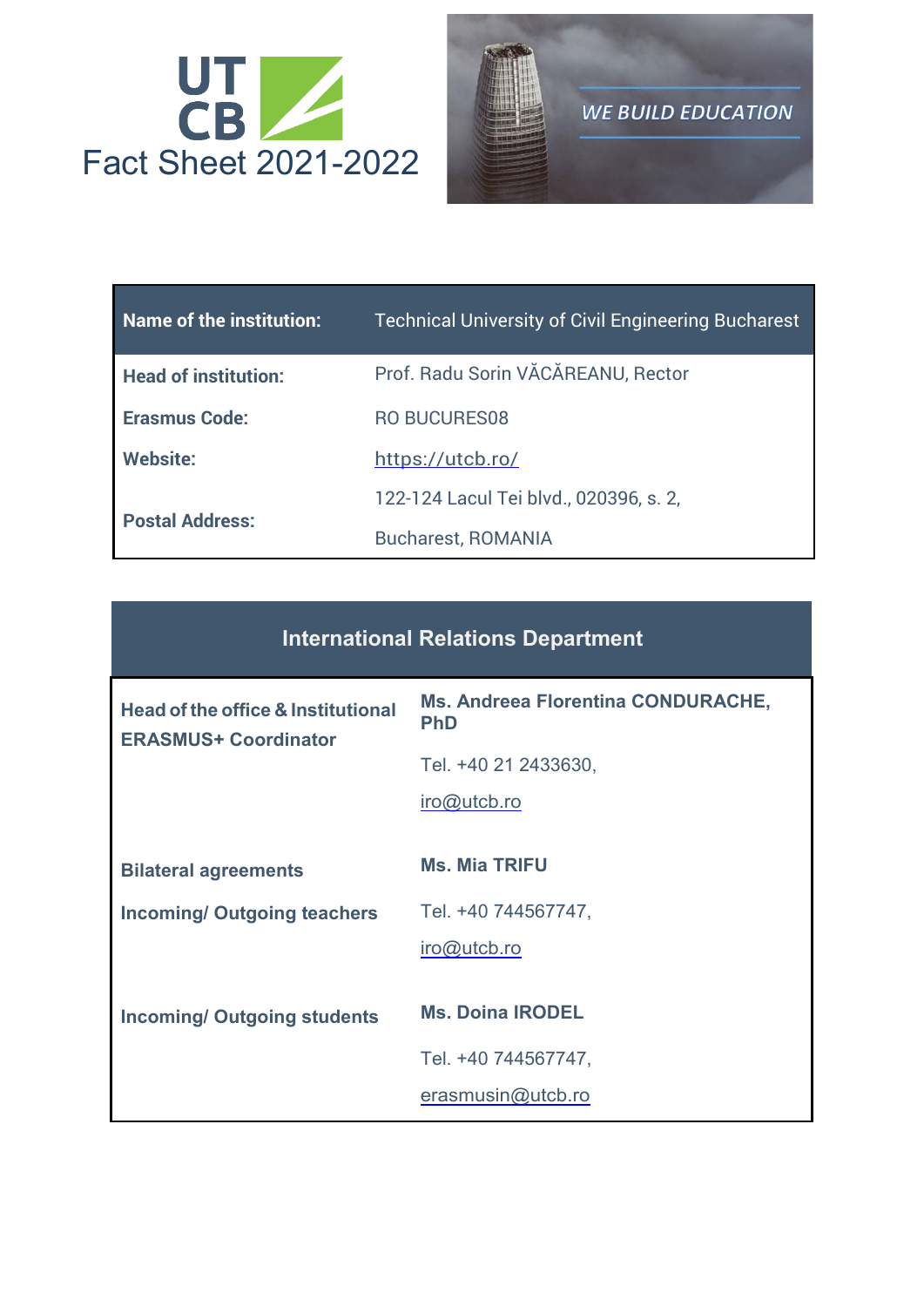| <b>Academic Calendar (to be determined)</b>        |                                     |  |  |  |
|----------------------------------------------------|-------------------------------------|--|--|--|
|                                                    | <b>FIRST SEMESTER</b>               |  |  |  |
| October - January                                  | 14 weeks - academic activities      |  |  |  |
| January - February                                 | 4 weeks - examsession               |  |  |  |
| <b>SECOND SEMESTER (except for the final year)</b> |                                     |  |  |  |
| End of February – end of May                       | 14 weeks – academic activities      |  |  |  |
| $June - July$                                      | 4 weeks – examsession               |  |  |  |
| July                                               | $2/3/4$ weeks – practical placement |  |  |  |
| August – September                                 | 2 weeks – re-examination session    |  |  |  |
| <b>HOLIDAYS</b>                                    |                                     |  |  |  |
| 17 December 2021 - 03 January 2022                 | <b>Christmas Holidays</b>           |  |  |  |
| Mid-February                                       | 1 week – semester holidays          |  |  |  |
| Spring: April 2022                                 | 1 week                              |  |  |  |
| End of July – End of August                        | 4/5/6 weeks - HOLIDAYS              |  |  |  |

| Application process for exchange students |                                                                                                                                                                                                                                                                                                                    |
|-------------------------------------------|--------------------------------------------------------------------------------------------------------------------------------------------------------------------------------------------------------------------------------------------------------------------------------------------------------------------|
| <b>Nomination deadline</b>                | • First semester: 30th of June<br>• Second semester: 30th of November                                                                                                                                                                                                                                              |
| <b>Application deadline</b>               | First semester: 15 <sup>th</sup> of July                                                                                                                                                                                                                                                                           |
|                                           | Second semester: 15 <sup>th</sup> of December                                                                                                                                                                                                                                                                      |
| <b>Application documents</b>              | • student application form ERASMUS+<br>Learning Agreement Student Mobility for Studies<br>transcript of Records (in English)<br>• copy of ID/Passport<br>Language Certificate - Internationally recognized<br>language certificate (e.g. TOFEL, IELTS Cambridge,<br>etc.), university language certificate, or OLS |
| <b>Admission</b>                          | After the Learning Agreement is signed by the<br>dean of FILS – UTCB, a letter of admission will be<br>sent to the student.                                                                                                                                                                                        |